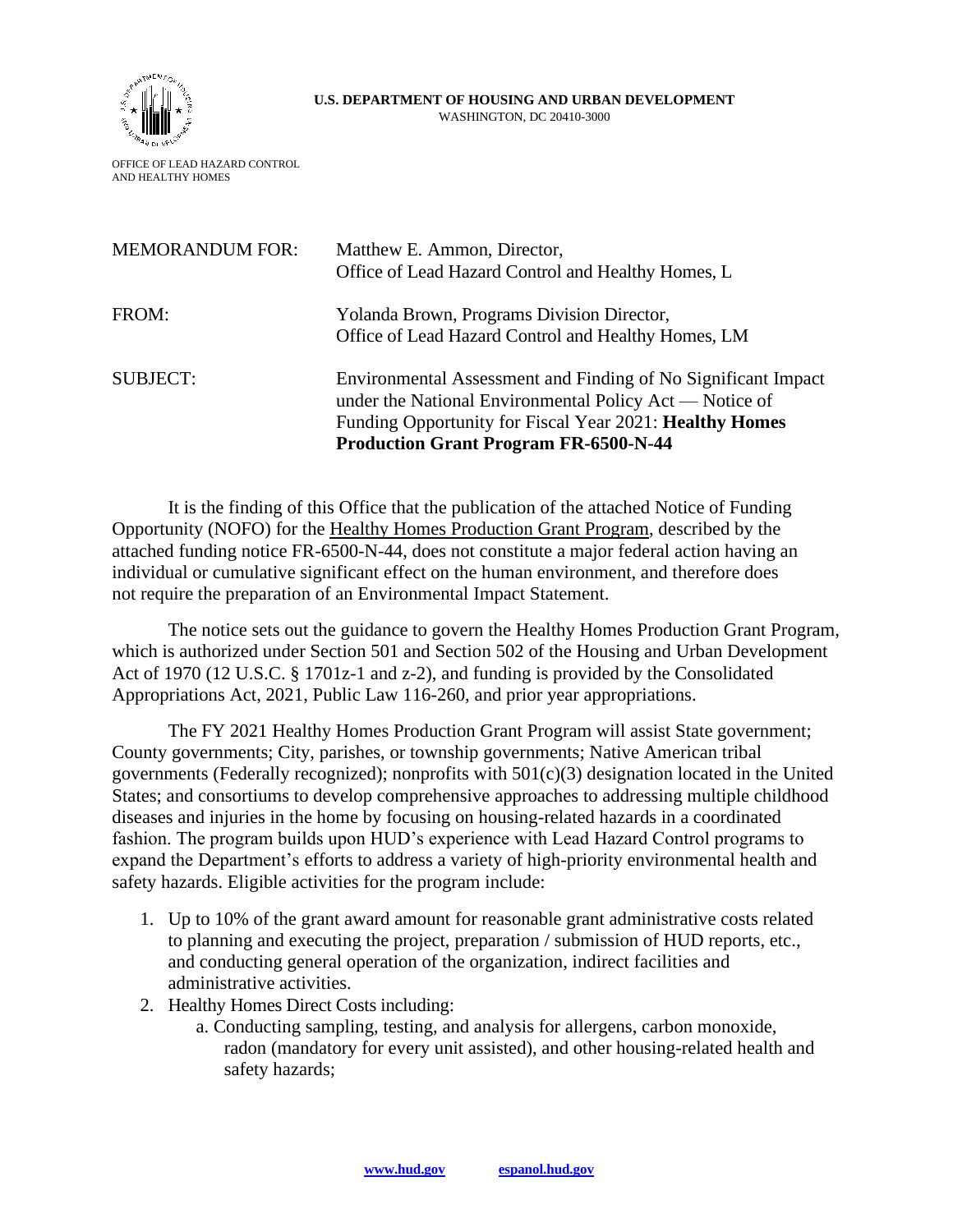## FONSI: FY2021 NOFO Healthy Homes Production Grant FR-6500-N-44 2

- b. Providing temporary relocation until the property is cleared of health and safety hazards and deemed safe for re-occupancy
- c. Healthy Homes Remediation soft project costs that directly support the undertaking of healthy homes activities;
- 4. Other allowable direct costs including:
	- a. Purchasing or leasing items having a per-unit cost under \$5,000;
	- b. Supporting data collection, analysis, and evaluation of grant program activities;
	- c. Providing resources to build capacity for healthy homes interventions, including delivering HUD-approved training courses, subsidies for licensing or certification fees, completion of other HUD-approved courses that further effectiveness of intervention work
	- d. Conducting targeted outreach, affirmative marketing, or education that helps promote participation in the program;
	- e. Evaluating the effectiveness of hazard remediation conducted under the grant;
	- f. Purchasing resident supplies.

Award of an FY 2021 Healthy Homes Production Grant does not constitute approval of specific sites where activities that are subject to environmental review may be carried out. Recipients of funding under this NOFO that are states, units of general local government or Native American tribes must carry out environmental review responsibilities as a responsible entity under 24 CFR part 58, "Environmental Review Procedures for Entities Assuming HUD Environmental Responsibilities." For recipients that are not a state, unit of general local government, or Native American tribe (or a consortium with such a government as principal applicant), the responsible entity designated under section 58.2(a)(7) will (per sections 58.1(b)(7) and 58.4(a)) perform environmental reviews of proposed activities under part 58. Under 24 CFR 58.11, where the recipient is not a State, unit of general local government or Native American tribe, if a responsible entity objects to performing the environmental review, or the recipient objects to the responsible entity performing the environmental review, HUD may designate another responsible entity to perform the review or may perform the environmental review itself under the provisions of 24 CFR part 50. When HUD performs the review itself, following grant award execution, HUD will be responsible for ensuring that any necessary environmental reviews are completed. Reasonable expenses incurred for compliance with these environmental requirements are eligible expenses under this NOFO.

For all grants awarded under this NOFO, recipients and other participants in the project are prohibited from undertaking or committing or expending HUD or non-HUD funds on a project or activities under this NOFO (other than activities listed at 24 CFR 58.34, 58.35(b) or 58.22(f), (e.g., lead-based paint inspections, risk assessments, and housing related health hazard assessments using the Healthy Homes Supplement Funds), until the recipient or other responsible entity completes a tiered environmental review (ref. 24 CFR 58.15) including the submission, and HUD approval, of a Request for Release of Funds and the recipient's Environmental Certification (both on Form HUD 7015.15), or, in instances where the HUD performs the environmental review under part 50, HUD has completed the review and notified the grantee of its approval. The application constitutes an assurance that the applicant will comply with this prohibition until HUD approval of the Form HUD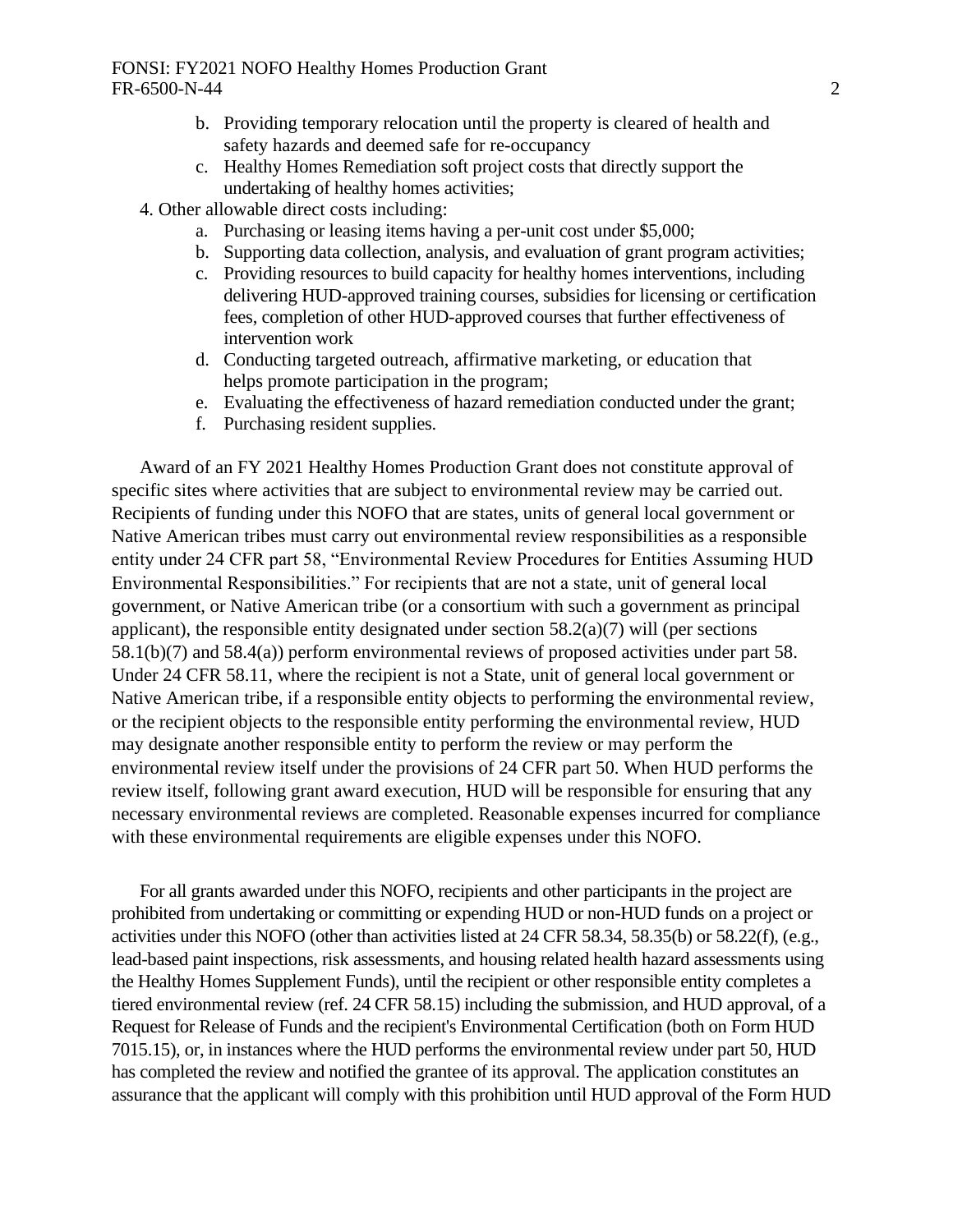## FONSI: FY2021 NOFO Healthy Homes Production Grant FR-6500-N-44 3

7015.15 and a site-specific Tier 2 environmental review is completed. Additionally, the application constitutes an assurance that the recipient will carry out mitigating measures or select an alternate eligible property. The results of the environmental review may require that proposed activities be modified, or proposed sites rejected.

Recipients of a grant under this NOFO will be provided additional guidance in these environmental responsibilities. The Environmental Requirements are covered in Appendix B of this NOFO. The terms and conditions of each grant agreement will incorporate the Environmental Review requirements including the provision that no commitment or expenditure for physical or choice-limiting activities may be made until HUD has approved the Request for Release of Funds and related Environmental Certification from the Responsible Entity for a tiered environmental review under 24 CFR part 58.15 and has completed the Tier 2 site-specific environmental review.

The Office has considered the potential environmental impacts of the eligible activities of the notice listed above, and determines that they generally fall into one of two categories, either categorically excluded from review under the National Environmental Policy Act and subject to the related federal laws at 24 CFR  $\S$ § 50.4 and 58.5, per  $\S$ § 50.20(a)(2) and 58.35(a)(3), or exempt or categorically excluded and not subject to the related federal laws, per §§ 50.19(b), 58.34(a) and 58.35(b). The NOFO does not permit new construction, substantial rehabilitation, changes in (land) use or unit density, demolition of housing units or detached buildings; thus, supporting the determination of categorical exclusion at  $\S$  50.20(a)(2)(i)-(ii) and 58.35(a)(3)(i)-(ii).

Lead-related health and safety hazard evaluation (testing), and control work is to be carried out by trained and/or certified professionals per 24 CFR part 35, subparts B-R (possessing certification as abatement contractors, risk assessors, inspectors, abatement supervisors, abatement workers, or sampling technicians; or others having been trained in a HUD-approved course in leadsafe work practices) and all firms and persons must be certified in accordance with the Environmental Protection Agency (EPA) Renovation, Repair and Painting Rule (RRP), found within 40 CFR part 745 (see Section III.F.3 of the NOFO). All other investigations and activities must be conducted by licensed or certified professionals and/or firms as required by the jurisdiction's requirements. Further, lead hazard evaluation and control work must be conducted in compliance with the HUD's Lead Safe Housing Rule (LSHR; 24 CFR part 35, subparts B-R), the current HUD Guidelines for the Evaluation and Control of Lead-Based Paint Hazards in Housing ("HUD Guidelines"), and applicable federal, state, and local regulations and guidance, including firm and supervisor certification under the EPA RRP Rule. Regarding the requirement that certain lead activities be carried out by appropriately trained and/or certified professionals, the Office notes that the EPA and EPA-authorized States regulate training and certification programs for lead-based paint inspectors, risk assessors, abatement contractors, remodelers, renovators, and painters.

Additionally, the Office included in its analysis, provisions for waste disposal and worker protection (see Section III.F.3 of the NOFO). Given the nature of the listed permissible activities, disposal of lead-containing waste is anticipated. The notice specifies that waste disposal must be carried out according to the requirements of the appropriate local, state, and federal regulatory agencies, or the current HUD Guidelines. Applicants must handle disposal of wastes from residential hazard control activities that contain lead-based paint but are not classified as hazardous in accordance with state or local law or the current HUD Guidelines. Worker protection shall be accommodated through adherence of the most stringent and protective of the HUD Guidelines,